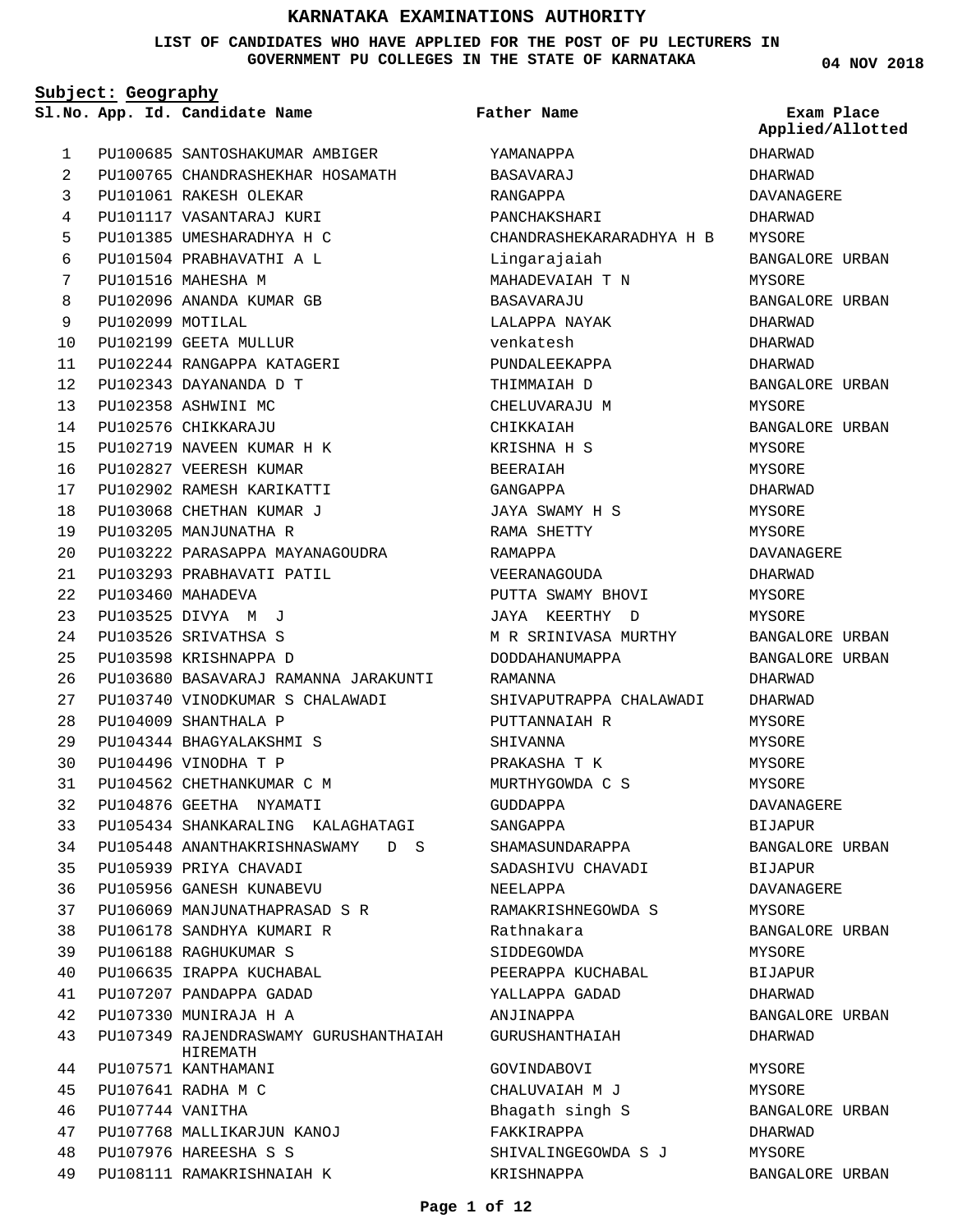**LIST OF CANDIDATES WHO HAVE APPLIED FOR THE POST OF PU LECTURERS IN GOVERNMENT PU COLLEGES IN THE STATE OF KARNATAKA**

**Subject: Geography**

**App. Id. Candidate Name Sl.No. Exam Place**

```
Father Name
```
PU108446 MANJAPPA CHIKKANAGI PU108609 KUSUMALATHA S P 51 PU108797 PRADEEP KUMAR S T 52 PU108813 SHUBHAMANI K M PU108890 RAJESHA C R PU108937 AVVAPPA PUJARI PU109021 NANDEESH CM PU109062 DEEPTI BIJAPUR PU109155 SHRIDHAR MUDAKAVI PU109704 JAGADEESH HANUMANTRADDI PU109876 GANESH KURLE PU109959 PRAKASH HULAGANNAVAR PU110066 MAHESHA T S PU110104 PAVITHRA V K PU110112 SUNEETHA S PU110487 MAHESHA M PU110767 BHASKARA N PU110886 DILEEP KADAPATTI PU110981 JAIBIR SINGH PU110993 SIDDARAJU PU111051 ISHAPPA PU111294 SUBHAS MADAR PU111465 NAGARATHNA M PU111562 HANUMANTAPPA PU111608 ARABALE VITTHAL BABU PU111622 NAGARAJA M PU111664 DEEPIKA N V PU111862 SHRIKANTA S PU112048 MANJULA CM PU112069 RANGANATH NAIKA PU112098 SHIVAKUMAR W Y PU112189 THIMMAIAH D PU112203 SHIVA KUMARA J PU112517 MAHANTESH TAPAL PU112544 PRADEEPKUMAR MARENNAVAR PU112980 SATISH SATAPUTE PU113055 M B PURUSHURAM GOWDA PU113111 NEETHI KUMARI K P PU113305 RADHIKA V PU113366 ASHWINI K N PU113458 SAVITHA M C PU113504 LOKESHA B PU113508 SUDHAKARA M PU113542 MAHALAKSHMI E PU113613 MEENA M P PU113639 JAGADAMBA G B PU113681 JAYARAMA R PU113816 SIDDARAJASHETTY V PU113911 PUNYAVATHI B S PU114074 NAZIYA ANJUM 50 53 54 55 56 57 58 59  $60$ 61 62 63 64 65 66 67 68  $69$ 70 71 72 73 74 75 76 77 78 79  $80$ 81 82 83 84 85 86 87 88 89 90 91 92 93 94 95 96 97 98 99

BANGAREPPA PARAMESWARAIAH THIMME GOWDA S D MAHADEVAIAH RANGEGOWDA BHIMAPPA LATE MUDDARAJU C MOHANARAO TUKARAMAPPA hanumantaraddi VITHOBA KURLE BEERAPPA SANNAKELLAIAH KEMPARAJU SHIVANNA MARAIAH NAGARAJU C SHIVAPPA Sunehra singh MANTAIAH MUNIYAPPA RATHOD BASAPPA MAHADEVA SHETTY TIMMANNA BABU MUNIAPPA VENKATESH N BALAYYA CHANDRASHEKAR BM BALU NAIKA YALLAPPA DODDAIAH JOGANNA LAXMAN VARDHAMAN NAGENDRAPPA Byataraye Gowda PURUSHOTHAMA VIJAY KUMAR NINGEGOWDA CHIKKANNAIAH BETTAIAH MAHADEVU L LATE ERANNA PUTTALINGACHARI BASAVARAJAIAH RAMAIAH K VENKATASHETTY SHIVANANJEGOWDA MOHAMED GHOUSE

**04 NOV 2018**

DHARWAD BANGALORE URBAN BANGALORE URBAN MYSORE MYSORE BIJAPUR MYSORE DHARWAD DHARWAD DAVANAGERE BANGALORE URBAN DHARWAD MYSORE MYSORE MYSORE MYSORE MYSORE **BIJAPUR** MANGALORE MYSORE DHARWAD DHARWAD MYSORE DHARWAD GULBARGA BANGALORE URBAN BANGALORE URBAN DHARWAD MYSORE BANGALORE URBAN DAVANAGERE BANGALORE URBAN BANGALORE URBAN DHARWAD DHARWAD DHARWAD BANGALORE URBAN MYSORE MYSORE MYSORE BANGALORE URBAN MYSORE MYSORE **MYSORE MYSORE** BANGALORE URBAN BANGALORE URBAN MYSORE MYSORE MYSORE **Applied/Allotted**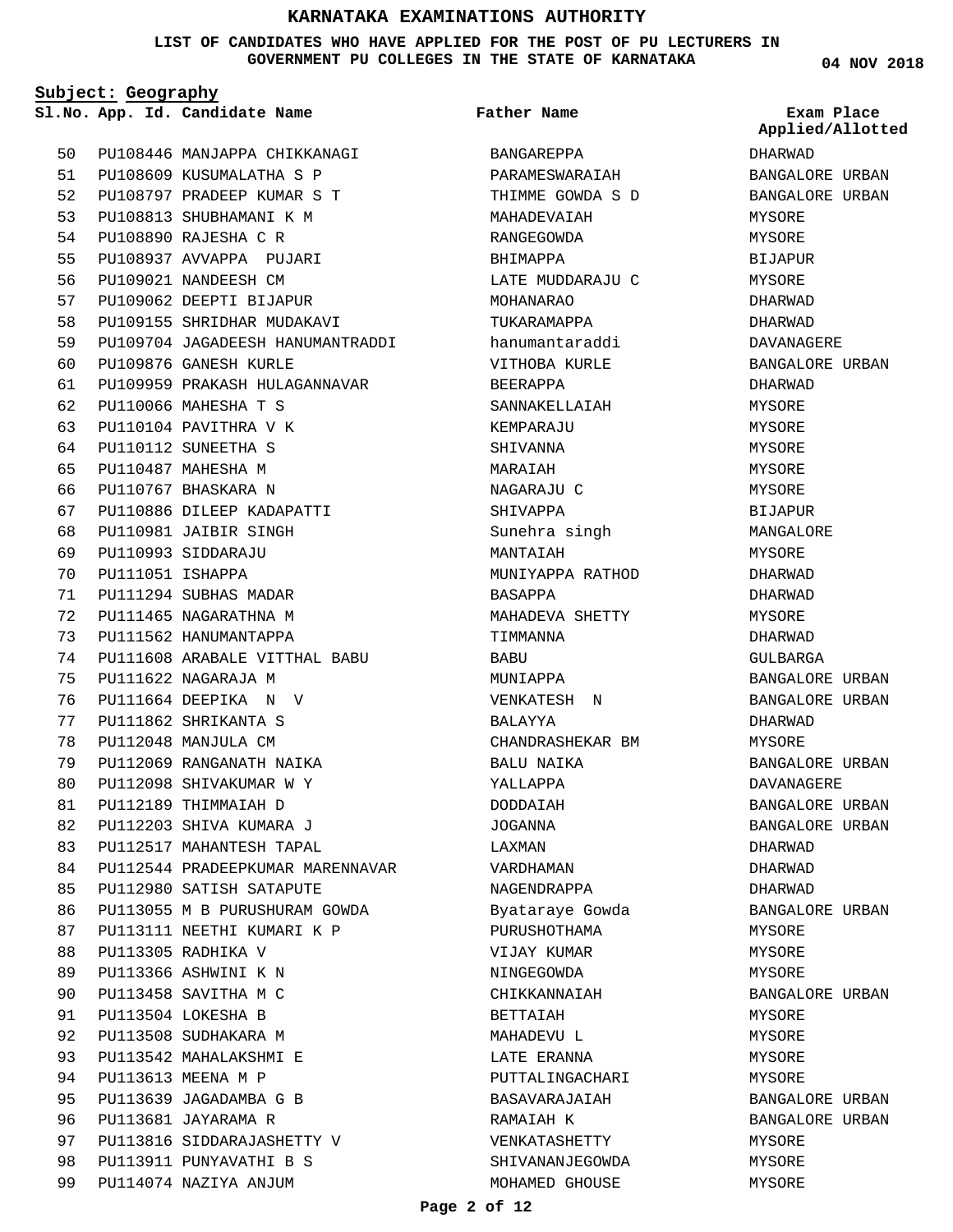#### **LIST OF CANDIDATES WHO HAVE APPLIED FOR THE POST OF PU LECTURERS IN GOVERNMENT PU COLLEGES IN THE STATE OF KARNATAKA**

**Subject: Geography**

**App. Id. Candidate Name Sl.No. Exam Place**

PU114105 JAYASHREE KOLI 100

PU114141 YOGESHA H D 101 102 PU114190 HANAMANTAPPA BHAJENTRI PU114216 TARAMATI H DODAMANI 103 PU114618 SACHIN A 104 PU114802 NABISAB 105 106 PU114820 CHANNAVEERAYYA HIREMATH PU115135 KARUNA KUMAR T N 107 108 PU115396 SRINIVASA H K 109 PU115401 MAHADEVASWAMY PU115440 PU115578 112 PU116063 GURUPRASAD N 113 PU116118 CHETHAN N PU116439 PRADEEP MOODER 114 115 PU116486 KARIYAPPA BALAPPANAVAR 116 PU116658 SANJEEVARADDI ONTIGODI PU116679 SHAMBU S 117 PU116880 BASAVARAJ SAGAR 118 PU116895 PRASHANT BADIGER 119 PU117020 PU117144 PU117389 SHYAMALA C 122 123 PU117517 SANGEETA MAGI PU117568 CHANDRASHEKARA P B 124 PU117642 BASAVARAJA G R 125 126 PU117655 MANJUNATHA DODDAMANI PU118025 SHASHIKUMAR G 127 128 PU118262 CHELUVARAJU M PU118444 MAHESHA M 129 130 PU118547 PRASHANTHA R PU118614 ASHOK BARKER 131 PU118680 JAISHEELA S 132 PU118794 YOGEESHA K M 133 PU118820 MEENAKSHI M N 134 PU118911 JYOTHI M 135 136 PU119073 VINAYAKA 137 PU119281 BASAVARAJA CHOLENAHALLI PU119389 JOLAD DURDUNDEPPA ALIAS RAJU 138 PU119636 RAMESHKUMAR 139 PU120250 MAYURA A C 140 PU120317 MAHANTESH KURUBAR 141 PU120425 PRAKASHA REDDY K 142 PU120440 SWAMY T R 143 144 PU120478 RAGHAVENDRA DEVADIG PU120500 KALPANA HEGDE 145 146 PU120703 SMITHA C 147 PU120717 AJAYAKUMAR MACHAKANUR PU120735 NARASAPPA SHYAGOTI 148 149 PU120750 CYRIL MATHAPATI KATANNANAVAR CHANDRAPPA SUNEEL TALLALLI SURYAKANT WAGHAMARE SOWMYASHREE S 110 111 120 121

PANDURANG DASAIAH RAMAPPA BHAJENTRI HANUMANTAPPA ANJINAPPA K T PEERSAB GURUSHANTAYYA H NANJAPPA SHETTY T M KENCHAIAH MARIYAIAH HANUMANTHAPPA KATANNANAVAR DAVANAGERE NINGAPPA NAGARAJAPPA G NANJUNDAPPA HUCHCHAPPA NINGAPPA HUCHCHARADDI SHIVAMALLAPPA N IRAGANTEPPA DEVENDRAPPA NEMU WAGHAMARE SHANTHARAMA CHIKKASHANTHAIAH M SADANANDA BASAPPA P C RUDRAPPA O BASAVANNEPPA GOVINDARAJU MADA MARISWAMY RAJU TIPPANNA SOMANNA MALLANNA C NANJUNDAIAH MALLFSH GANAPATI HEGDE GURUNATHAPPA SURESH ARJUNRAO CHANNEGOWDA A H MARUTI KRISHNA REDDY M RAMAIAH GANAPATI DEVADIG LAXMINARAYANA CHIDANADHA B XXX GOVINDAPPA SHYAGOTI **Father Name** DHARWAD **Applied/Allotted**

**04 NOV 2018**

MYSORE DHARWAD DHARWAD DHARWAD DHARWAD DAVANAGERE MYSORE BANGALORE URBAN MYSORE DHARWAD MYSORE BANGALORE URBAN DHARWAD DAVANAGERE DHARWAD **MYSORE** DHARWAD DHARWAD DHARWAD MYSORE MYSORE BIJAPUR MYSORE BANGALORE URBAN DHARWAD MYSORE MYSORE MYSORE MYSORE DHARWAD MYSORE MYSORE MYSORE **MYSORE** DHARWAD DHARWAD DHARWAD GULBARGA MYSORE DHARWAD BANGALORE URBAN MYSORE MANGALORE DHARWAD MYSORE DHARWAD DHARWAD DHARWAD

### **Page 3 of 12**

JAGADEESH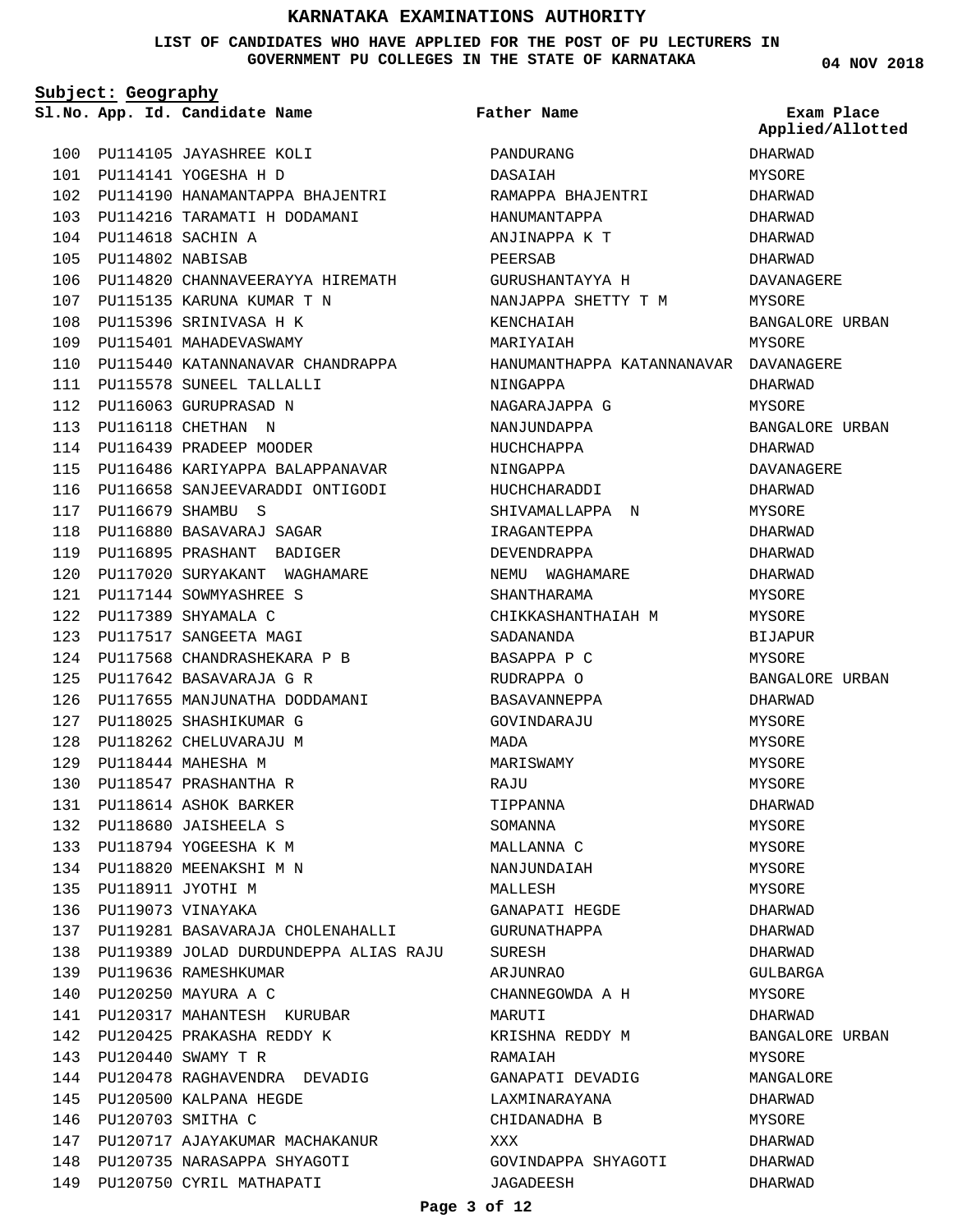### **LIST OF CANDIDATES WHO HAVE APPLIED FOR THE POST OF PU LECTURERS IN GOVERNMENT PU COLLEGES IN THE STATE OF KARNATAKA**

**Subject: Geography**

|     |                   | Sl.No. App. Id. Candidate Name       | Father Name        | Exam Place<br>Applied/Allotted |
|-----|-------------------|--------------------------------------|--------------------|--------------------------------|
|     |                   | 150 PU120877 DHARANEESHA H R         | RANGEGOWDA         | BANGALORE URBAN                |
| 151 |                   | PU121259 CHANDRAKALA M               | MARISWAMY P        | MYSORE                         |
| 152 |                   | PU121274 SATHEESH KUMAR N S          | SRIKANTAIAH N      | MYSORE                         |
|     |                   | 153 PU121303 BHAGYALAXMI HULLIKUPPI  | NEELAPPA           | DHARWAD                        |
| 154 |                   | PU121465 VASANTHAKUMAR A             | ASWHATHAPPA        | BANGALORE URBAN                |
| 155 |                   | PU121540 PRADEEPA K P                | PRABHUSWAMY        | MYSORE                         |
| 156 |                   | PU121547 PRASANNA D R                | RENUKAPPA D R      | BANGALORE URBAN                |
| 157 |                   | PU121563 SATHISH P                   | PARASHIVA          | MYSORE                         |
| 158 |                   | PU121730 HEMAVATI PUJAR              | ANANDAPPA          | DHARWAD                        |
| 159 |                   | PU121896 NAGARAJ SAGARI              | ADIVEPPA           | DHARWAD                        |
| 160 |                   | PU122493 MAHESH M C                  | CHIKKAIAH          | BANGALORE URBAN                |
| 161 |                   | PU122514 PRAKASH M P                 | PUTTARAJU          | MYSORE                         |
| 162 |                   | PU122542 SHRUTHIKA M Y               | YATHIRAJ M R       | MYSORE                         |
| 163 |                   | PU122580 RAJESHA M                   | MADASETTY          | MYSORE                         |
| 164 |                   | PU122602 GEETHA V                    | VENKATESH          | MYSORE                         |
| 165 |                   | PU122680 PRADEEPA S M                | K MAHADEVU         | MYSORE                         |
| 166 |                   | PU122768 MAHADEVA HR                 | RAMEGOWDA          | MYSORE                         |
| 167 |                   | PU122775 SAVITHA S                   | siddaramappa       | MYSORE                         |
| 168 |                   | PU122786 NIVEDITA GURUMATH           | SHIVANANDAYYA      | DAVANAGERE                     |
|     |                   | 169 PU122798 LOHITHA G C             | CHANDREGOWDA       | MYSORE                         |
| 170 |                   | PU122882 PRAKASHA J                  | JAVARAJU           | MYSORE                         |
| 171 |                   | PU123076 ANUSUYA M                   | MADAIAH            | MYSORE                         |
| 172 |                   | PU123111 TABASSUM                    | MOHAMMED ALI KHAN  | MYSORE                         |
| 173 |                   | PU123154 ASHWINI P                   | PARAMESHWARACHARI  | MYSORE                         |
| 174 |                   | PU123161 SWAMY K A                   | ARASAIAH           | MANGALORE                      |
| 175 | PU123258 SOUMYA S |                                      | SIDDANAYAKA        | MYSORE                         |
| 176 |                   | PU123783 NINGAYYA MATH               | GURAPADAYYA        | GULBARGA                       |
|     |                   | 177 PU123788 THANUJA M Y             | YOGARAJU M B       | MYSORE                         |
| 178 |                   | PU123806 KUMAR HONKAN                | PARASAPPA          | DHARWAD                        |
| 179 |                   | PU123830 BHEEMAPPA GADAD             | GURUPADAPPA        | DHARWAD                        |
| 180 |                   | PU124228 VIJAYA KUMARA G T           | THANDAVAMURTHY     | MYSORE                         |
|     |                   | 181 PU124603 RAMANNA G               | GANGAPPA           | BANGALORE URBAN                |
|     |                   | 182 PU124652 OLAKOTI RAMESH          | KARABASAPPA        | DHARWAD                        |
|     |                   | 183 PU125005 SAROJAVVA UPPAR         | MARIYAPPA          | SHIMOGA                        |
|     |                   | 184 PU125122 SARITHA M               | MUDDEGOWDA         | MYSORE                         |
|     |                   | 185 PU125187 VENKATESH HUGAR         | GANGADHAR HUGAR    | BANGALORE URBAN                |
|     |                   | 186 PU125274 MAHADEVAIAH             | Karanayaka         | MYSORE                         |
|     |                   | 187 PU125358 YOGANANDA               | CHELUVAIAH M C     | MYSORE                         |
|     |                   | 188 PU125691 SANTOSH NAGAMMANAVAR    | HEMANNA            | DHARWAD                        |
|     |                   | 189 PU125743 SURESH MADIWALAR        | HANUMANTAPPA       | DAVANAGERE                     |
|     |                   | 190 PU126028 ASHOK SUNADHOLI         | KADAPPA            | DHARWAD                        |
| 191 |                   | PU126337 AKKAMAHADEVAMMA             | NAGARAJU M S       | MYSORE                         |
| 192 |                   | PU126389 RATHOD RAMRAO SHANKAR       | SHANKAR            | GULBARGA                       |
| 193 |                   | PU126485 SHIVANAGOUDA CHIKKANAGOUDAR | MUDIGOUDA          | DHARWAD                        |
|     |                   | 194 PU126546 SURYAPRAKASH LONIKAR    | KALYANARAO LONIKAR | BIJAPUR                        |
|     |                   | 195 PU126853 SUSHMA AMBIG            | NARAYAN            | DHARWAD                        |
|     |                   | 196 PU126905 SUJATA KONGAWAD         | PANDURANG          | DHARWAD                        |
|     |                   | 197 PU126921 RANGAPPA PUJAR          | YAMANAPPA          | BANGALORE URBAN                |
|     |                   | 198 PU127037 ARPITHA H S             | SHIVANNA H K       | MYSORE                         |
|     |                   | 199 PU127431 ELIZABETH MERCY PRABHA  | SABHARATHNA DAS    | MYSORE                         |
|     |                   |                                      |                    |                                |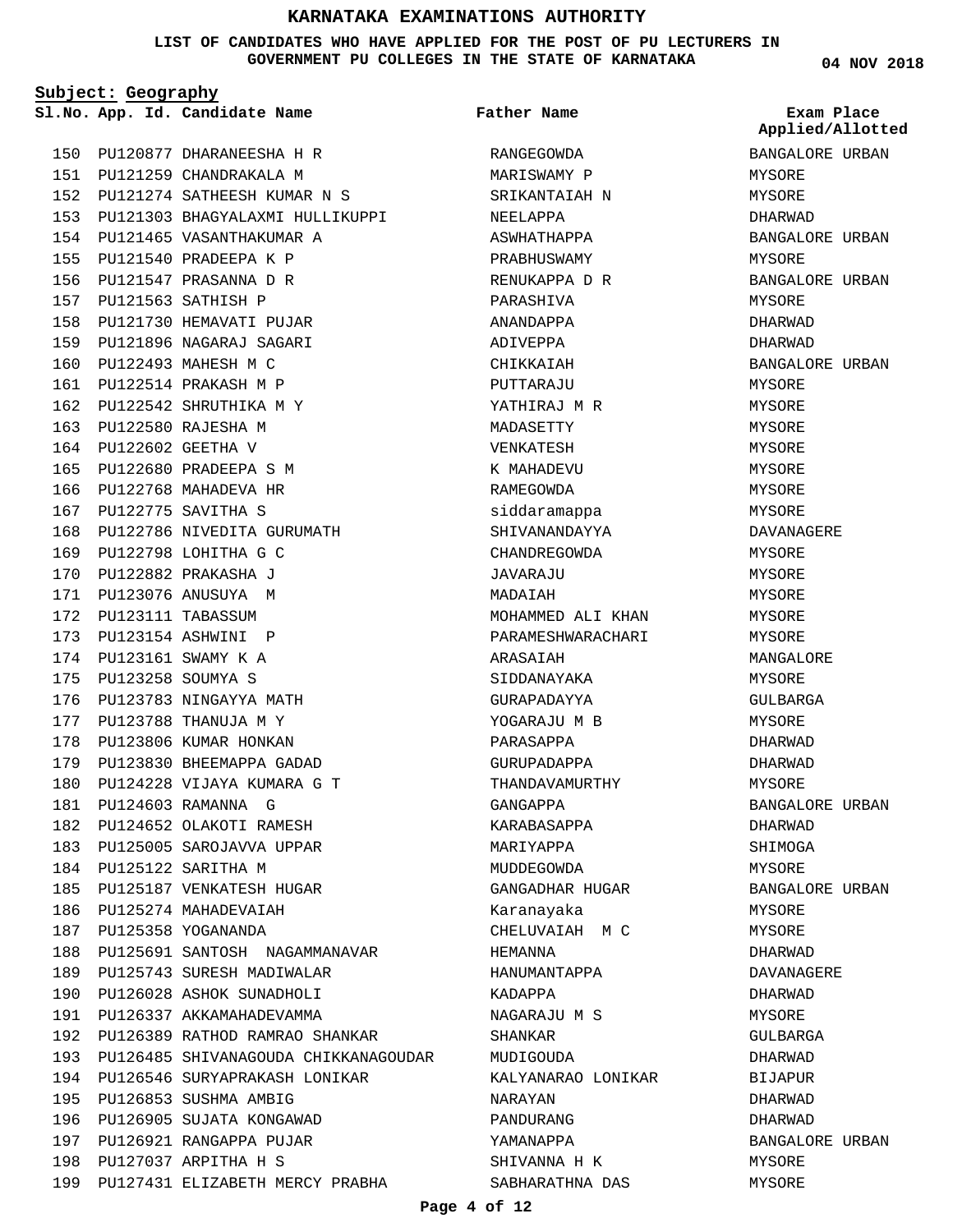#### **LIST OF CANDIDATES WHO HAVE APPLIED FOR THE POST OF PU LECTURERS IN GOVERNMENT PU COLLEGES IN THE STATE OF KARNATAKA**

**Subject: Geography**

**Father Name**

**04 NOV 2018**

|     |                  | Sl.No. App. Id. Candidate Name   | <b>Father Name</b>        | Exam Place<br>Applied/Allotted |
|-----|------------------|----------------------------------|---------------------------|--------------------------------|
|     |                  | 200 PU127449 KALLAPPA GUGRI      | NEELAPPA GUGRI            | DHARWAD                        |
| 201 |                  | PU127552 KASHINATHA S L          | LINGAIAH                  | MYSORE                         |
| 202 |                  | PU127672 SIDDARAJU M             | MAHADEVAPPA               | MYSORE                         |
| 203 |                  | PU127768 MANJUNATHA L            | LOKANATHA                 | MYSORE                         |
| 204 |                  | PU127811 BHOJARAJA G             | GANGADHARA                | MYSORE                         |
| 205 | PU128138 RAMESHA |                                  | GOPALAIAH                 | MYSORE                         |
| 206 |                  | PU128269 SHIVANAPPA KUNDARAGI    | NINGAPPA                  | DHARWAD                        |
| 207 |                  | PU128270 PREMAVVA PATIL          | MALLANAGOUDA              | BIJAPUR                        |
| 208 |                  | PU128365 DAYANAND PATTANASHETTI  | HARABASAPPA PATTANASHETTI | DHARWAD                        |
| 209 |                  | PU128574 SAVITRI MANTUR          | GURULINGAPPA              | <b>BIJAPUR</b>                 |
| 210 |                  | PU128722 UMASHANKAR K S          | SADASHIVAIAH              | BANGALORE URBAN                |
| 211 |                  | PU128748 RENUKA S G              | gopalaiah g               | MYSORE                         |
| 212 |                  | PU128943 ASHALATHA B C           | CHANDRA SHEKAR B C        | MYSORE                         |
| 213 |                  | PU128996 HANUMANTHAIAH B R       | RANGASWAMAIAH             | BANGALORE URBAN                |
| 214 |                  | PU129015 BASAVARAJ               | SANNAYALLAPPA JOGIN       | DHARWAD                        |
| 215 |                  | PU129148 KIRAN KIRAJAGIMATH      | MALLIKARJUNAYYA           | <b>DAVANAGERE</b>              |
| 216 |                  | PU129172 KRISHNAKUMAR H S        | SIDDAIAH J                | MYSORE                         |
| 217 |                  | PU129212 DODDARASAIAH<br>G       | GALISIDDAIAH              | MYSORE                         |
| 218 |                  | PU129228 RAVIKUMAR A D           | DASAPPA                   | BANGALORE URBAN                |
| 219 |                  | PU129522 SHOBHA NANDIHALLI       | NAGAPPA                   | DHARWAD                        |
| 220 |                  | PU129523 DARIKHAN KAMBLE         | KRISHNADEV                | DHARWAD                        |
| 221 |                  | PU129525 RAGHAVENDRA GOURI       | SHIVAKUMAR                | DHARWAD                        |
| 222 |                  | PU129659 KALLAYYA PUJAR          | VEERAYYA PUJAR            | DHARWAD                        |
| 223 |                  | PU129855 ASHA RANI K M           | MALLAIAH                  | BANGALORE URBAN                |
| 224 |                  | PU130090 DANESH TUMMINAKATTI     | CHANDRAPPA                | SHIMOGA                        |
| 225 |                  | PU130130 SANTHOSH SE             | ERANNA                    | BANGALORE URBAN                |
| 226 |                  | PU130419 JYOTHI D                | DODDANARASAIAH            | MYSORE                         |
| 227 |                  | PU130543 SOUNDARYA KUMARI J      | K JAYAKUMAR               | MYSORE                         |
| 228 |                  | PU130737 ASHOK INDUR             | SANGAPPA INDUR            |                                |
| 229 |                  | PU131013 VENKATESH KUMAR R       |                           | DHARWAD                        |
| 230 |                  | PU131092 BASAVARAJA N GUNJAL     | RAJENDRA S<br>NINGAPPA    | MYSORE<br>GULBARGA             |
|     |                  | 231 PU131195 ANTHONY PAUL RAJ C  |                           |                                |
|     |                  |                                  | LATE B CHINNAPPA          | MYSORE                         |
| 232 |                  | PU131208 PARVINBANU ML           | ABDUL LATHEEF             | MYSORE                         |
| 233 |                  | PU131280 NAVEENA T M             | MADAIAH T M G             | MYSORE                         |
| 234 |                  | PU131600 GAJENDRA BANAKAR        | KRISHNAJAPPA              | <b>DAVANAGERE</b>              |
| 235 |                  | PU131660 RAJESHWARI              | JAVARAIAH                 | MYSORE                         |
| 236 |                  | PU131695 RAMESH MUNAVALLI        | RAMAPPA                   | DHARWAD                        |
| 237 |                  | PU131718 RAJENDRA                | BASAVANNA                 | MYSORE                         |
| 238 |                  | PU131831 NAGENDRASWAMY R B       | BASAVANNA R B             | MYSORE                         |
|     |                  | 239 PU131855 JYOTHI S V          | VENKATESHA                | MYSORE                         |
| 240 |                  | PU132342 HULLERAPPA G            | GURUKAR NAIKA B           | MYSORE                         |
| 241 |                  | PU132343 VASUNDAR H V            | VYRAMUDI                  | MYSORE                         |
| 242 |                  | PU132344 NAGARAJU S              | SHIVANNA N                | MYSORE                         |
| 243 |                  | PU132636 RAJANNA C P             | PUTTASWAMY C M            | BANGALORE URBAN                |
| 244 |                  | PU132693 LEELAGANAGAYYA HIREMATH | KALAKAYYA                 | DHARWAD                        |
| 245 |                  | PU132869 MANJUNATHA B            | BASAVANNA B               | MYSORE                         |
| 246 |                  | PU132885 SHILPA B G              | GOPALAIAH S               | MYSORE                         |
| 247 |                  | PU133092 SHATTU NANDANAWAD       | PARASAPPA                 | DHARWAD                        |
| 248 |                  | PU133116 SHANKAR UPPAR           | VITHTHAL                  | BIJAPUR                        |

PU133780 KOMALA T N 249

NARAYAN T D

BANGALORE URBAN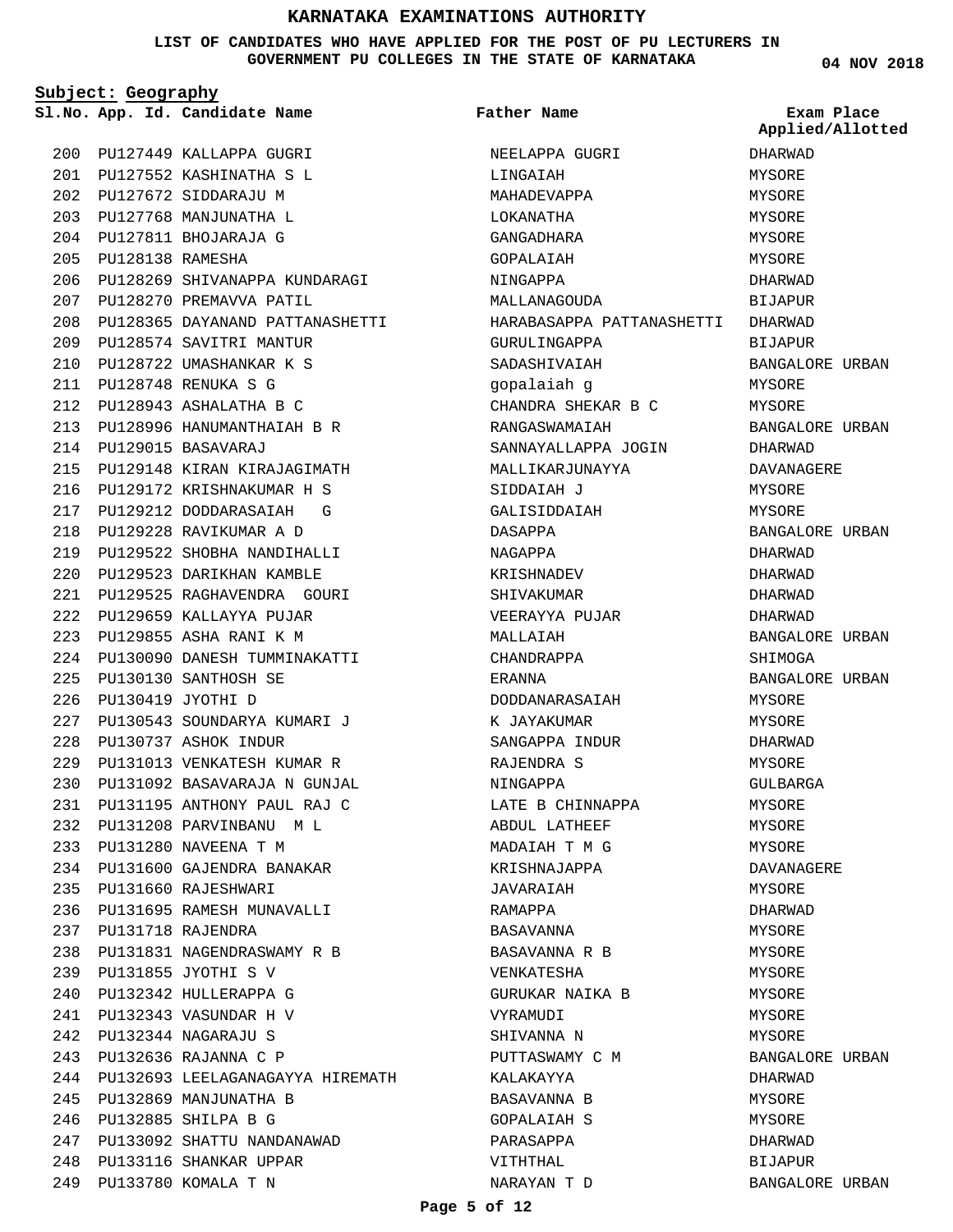#### **LIST OF CANDIDATES WHO HAVE APPLIED FOR THE POST OF PU LECTURERS IN GOVERNMENT PU COLLEGES IN THE STATE OF KARNATAKA**

**Subject: Geography**

**App. Id. Candidate Name Sl.No. Exam Place**

**Father Name**

RAGHUNATHAN MADAPPA C P

PU134106 PARIMALA PRIYA R 250 PU134123 MALLIKARJUNASWAMY C M 251 PU134446 VINAYAK HOTI 252 PU134890 SUNIL T S 253 PU134955 LATHA K L 254 PU134990 LATHA C G 255 256 PU135251 SADASHIV POTI PU135366 JAYANNA R 257 PU135760 RAVI HEDIYALA 258 PU135839 PRAKASH SURYAVANSHI 259 PU135877 SWAMY H N 260 PU135957 MAHESHKUMAR K B 261 PU136306 RAMESH MENASAGERI 262 263 PU136401 MANOJ KUMAR M PU136537 SATHEESHA K R 264 PU136769 ANITHA C B 265 266 PU138090 KIRANAKUMAR H PU138169 KAVANA B K 267 268 PU138562 VARSHA PATIL 269 PU138652 VISWANATHA R PU138688 MANJULA BELAGAL 270 PU138762 PRABHURAJ PUJAR 271 PU138852 MURALI KN 272 PU138853 PRABHURAJ PUJAR 273 274 PU138876 RAVI PU138942 SHILPA GANDIGAVAD 275 276 PU139016 PRABHANNA DYAVANNANAVAR PU139095 RAMYA R 277 PU139198 RAJESHWARI R 278 PU139352 MANJUNATHA D S 279 PU139376 DAYANANDA SHIGLI 280 PU139388 DINESHA H P 281 PU139394 SHANMUKHAPPA DESAI 282 283 PU139418 GANIGER ASHOK 284 PU139574 ADARSHA KUMAR PU139612 MANU S 285 286 PU139621 NAGAPPA GUDDAPPA PU139735 NINGAJJA 287 PU139994 SANNAVEERACHAR A S 288 PU140019 SHIVANAND MADAR 289 PU140084 AZEEM AFTHAB SHAREEF 290 PU140198 PRAKASH KP 291 PU140315 SHEKHAR ANGADI 292 PU140574 SHIVAYOGI ANGADI 293 PU140685 BHUTANNAVAR MAHESH 294 PU140686 SIDDESHA M 295 296 PU141272 VIJAYAKUMAR CHALAWADI PU141379 REVAYYA HIREMATH 297 PU141562 BASAVARAJ HULLATTI 298 MALAGUDDAPPANAVAR

Sureshappa SIDDARAJU T R KEMPAIAH M GANESHA KAREPPA RAMAKRISHNAPPA HONNAPPA GANAPATI Nanjappa BASAVARAJU K M RANGAPPA MARILINGAPPA G RAJAPPA BASAVAIAH R CHANDRAPPA HEDIGONDRA KRISHNE GOWDA B L VEERANAGOUDA RAJASHEKARAPPA L JANNAPPA KRISHNAPPA NARASHIMA BHAT KR KRISHNAPPA MAHADEV MADIVAL YALLAPPAGOUDA SHIVADDA RAJII RAMAIAH Y DEVEGOWDA SHIVAPPA PUTTARAMEGOWDA CHANABASAPPA YALLAPPA JAYARAMEGOWDA SHIVASWAMY M GUDDAPPA NEELAPPA SOMAPUR SHANKARACHAR NINGAPPA IKBAAL SHAREEF PUTTASWAMAIAH KALLAPPA CHANDRAPPA SHIVAPPA MANEYASETTY SITAMMA SHIDRAMAYYA GOVINDAPPA

**04 NOV 2018**

BANGALORE URBAN MYSORE BANGALORE URBAN MYSORE MYSORE MYSORE DHARWAD BANGALORE URBAN DAVANAGERE DHARWAD MYSORE. MYSORE DHARWAD MYSORE MYSORE MYSORE SHIMOGA **MYSORE** BIJAPUR DAVANAGERE BIJAPUR BANGALORE URBAN MYSORE BANGALORE URBAN DAVANAGERE DHARWAD DAVANAGERE MYSORE MYSORE MYSORE DHARWAD MYSORE DAVANAGERE DAVANAGERE MYSORE MYSORE DAVANAGERE DHARWAD BANGALORE URBAN DHARWAD MYSORE BANGALORE URBAN BANGALORE URBAN DHARWAD DHARWAD MYSORE DHARWAD DHARWAD DHARWAD **Applied/Allotted**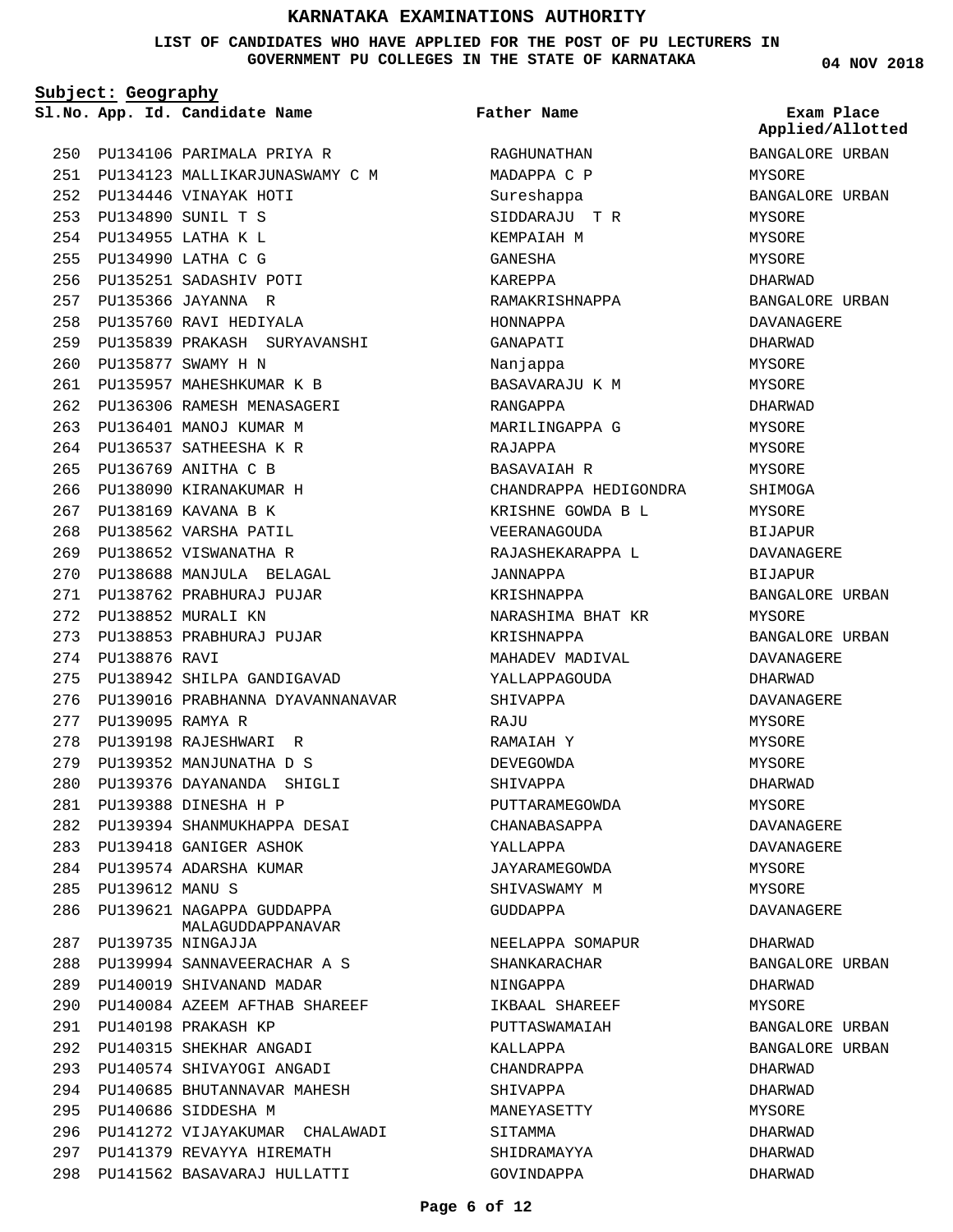#### **LIST OF CANDIDATES WHO HAVE APPLIED FOR THE POST OF PU LECTURERS IN GOVERNMENT PU COLLEGES IN THE STATE OF KARNATAKA**

**Subject: Geography**

**App. Id. Candidate Name Sl.No. Exam Place**

BIJAPUR BIJAPUR DAVANAGERE DHARWAD DHARWAD BIJAPUR SHIMOGA

MYSORE DHARWAD

DHARWAD MYSORE MYSORE MYSORE MYSORE MYSORE MYSORE DHARWAD DHARWAD DHARWAD MYSORE DHARWAD MYSORE

BANGALORE URBAN

**Applied/Allotted**

BANGALORE URBAN

BANGALORE URBAN

BANGALORE URBAN

BANGALORE URBAN

BANGALORE URBAN

BIJAPUR MYSORE

MYSORE MYSORE MYSORE MYSORE MYSORE DHARWAD

DHARWAD MYSORE MYSORE

MYSORE MYSORE DHARWAD DHARWAD MYSORE DHARWAD DHARWAD DHARWAD MYSORE MYSORE DHARWAD

|     |                       | 1. No. App. Id. Candidate Name                    | Father Name          |
|-----|-----------------------|---------------------------------------------------|----------------------|
|     |                       | 299 PU141649 UMESH AMBIGER                        | MUDIYAPPA AMBIGER    |
|     |                       | 300 PU141675 PRABHURAJ PUJAR                      | KRISHNAPPA           |
|     |                       | 301 PU141846 UMESH DURUGAPPA VADDAR               | Duruqappa            |
|     |                       | 302 PU141937 DAVALASAB TAHASHILDAR                | ABDULSAB             |
|     |                       | 303 PU142042 BHEEMAPPA DHOOLAPPA AJJODI DHOOLAPPA |                      |
| 304 |                       | PU142062 BASANTH KUMBAR                           | BHEEMANNA            |
| 305 |                       | PU142171 KIRTIWARMA KARAGI                        | TIRLAPPA             |
| 306 |                       | PU142367 YOGA RAVEESH BHARATH K                   | KODANDA RAMU K V     |
|     |                       | 307 PU142624 PARASHIVA MURTHY G M                 | MAHADEVAPPA          |
| 308 |                       | PU142686 RECHAL LAJARAS K                         | LAJARAS K            |
|     |                       | 309 PU142770 KEMPARAJU KS                         | SIDDAPPA             |
|     |                       | 310 PU143161 BASAVARAJ BANDI                      | CHANNAPPA            |
|     |                       | 311 PU143202 GURUPRASAD M                         | MAHADEVAPPA A C      |
|     |                       | 312 PU143245 MOUNA KUMARI K                       | KYATHAIAH K          |
| 313 |                       | PU143378 SHIVASHANKARA M                          | LATE H B MAHADEVAPPA |
| 314 |                       | PU143452 PRADEEP M                                | MAHADEVAIAH          |
|     |                       | 315 PU143512 C S SIDDARAJU                        | C S Siddegowda       |
|     | 316 PU143757 PRABHU R |                                                   | LATE RANGANAYAKA     |
|     |                       | 317 PU143796 KUMAR HARLAPUR                       | SUBHASA              |
|     |                       | 318 PU143797 SHIVAJI BAJIRAO MULIK                | <b>BAJIRAO</b>       |
|     |                       | 319 PU143804 SHASHIKANT DESHPANDE                 | PANDURANG            |
| 320 |                       | PU144022 MAHADEVASWAMY M                          | MADESHA P            |
| 321 |                       | PU144210 MOHANA MYAGERI                           | SHIVAPPA             |
| 322 |                       | PU144246 VANDANA G                                | GURULINGA            |
|     |                       | 323 PU144254 RAGHUNANDANA M R                     | RAGANATHA V          |
| 324 |                       | PU144349 PUSHPA M A                               | ANNAIAH T            |
| 325 | PU144405 AMBIKA S     |                                                   | SHIVASWAMY S         |
| 326 |                       | PU144431 MALLAPPA HEBBALLI                        | GULAPPA              |
|     |                       | 327 PU144473 KATAGI DYAVAKKA                      | GNANESHWARAPPA       |
|     |                       | 328 PU144476 MAHALAKSHMI A N                      | NINGAIAH B           |
| 329 |                       | PU144597 GOVINDAPPA PAWAR                         | <b>BHEEMAPPA</b>     |
|     |                       | 330 PU144659 SATISH REVAYYANAVAR                  | APPAYYA              |
|     |                       | 331 PU144709 RAJASHREE N NINGANAGOUDAR            | NAGANAGOUDA          |
| 332 |                       | PU144723 SHALINI S                                | SIDDARAJU M          |
| 333 |                       | PU144826 JAYAKUMARA H M                           | N MALLIKARJUNASWAMY  |
| 334 |                       | PU145083 KAVITA HUGAR                             | VIRAPAXAPPA          |
|     |                       | 335 PU145143 NAVEEN H M                           | MAHADEVAPPA HP       |
|     |                       | 336 PU145156 KRASHNA LAMANI                       | DESU                 |
|     |                       | 337 PU145169 MALLIKARJUN M                        | MALLAIAH             |
|     | 338 PU145300 MOHAN    |                                                   | BILIGIRINAYAKA       |
|     |                       | 339 PU145392 SRINIVASA T N                        | NAGARAJU             |
| 340 | PU145575 SHOBHA K     |                                                   | KAMASETTY            |
| 341 |                       | PU145643 CHANDRAVATHI K                           | NARAYANA POOJARI     |
| 342 |                       | PU145876 BHAGYALAKSHMI N                          | NARASIMHA MURTHY     |
| 343 |                       | PU146073 SUSHMA B K                               | KALAIAH B            |
| 344 |                       | PU146415 RADHA S BARKER                           | SHIVARAJ             |
| 345 |                       | PU147041 SHIREEN FIRDOSE                          | AZEEZ MOHAMMED       |
| 346 |                       | PU147062 SHRIKANTH ARAHUNASI                      | VEERAPPA ARAHUNASI   |
| 347 | PU147095 ANANDA R     |                                                   | RANGASWAMY           |
| 348 |                       | PU147197 PUSHPALATHA B                            | BETTEGOWDA C K       |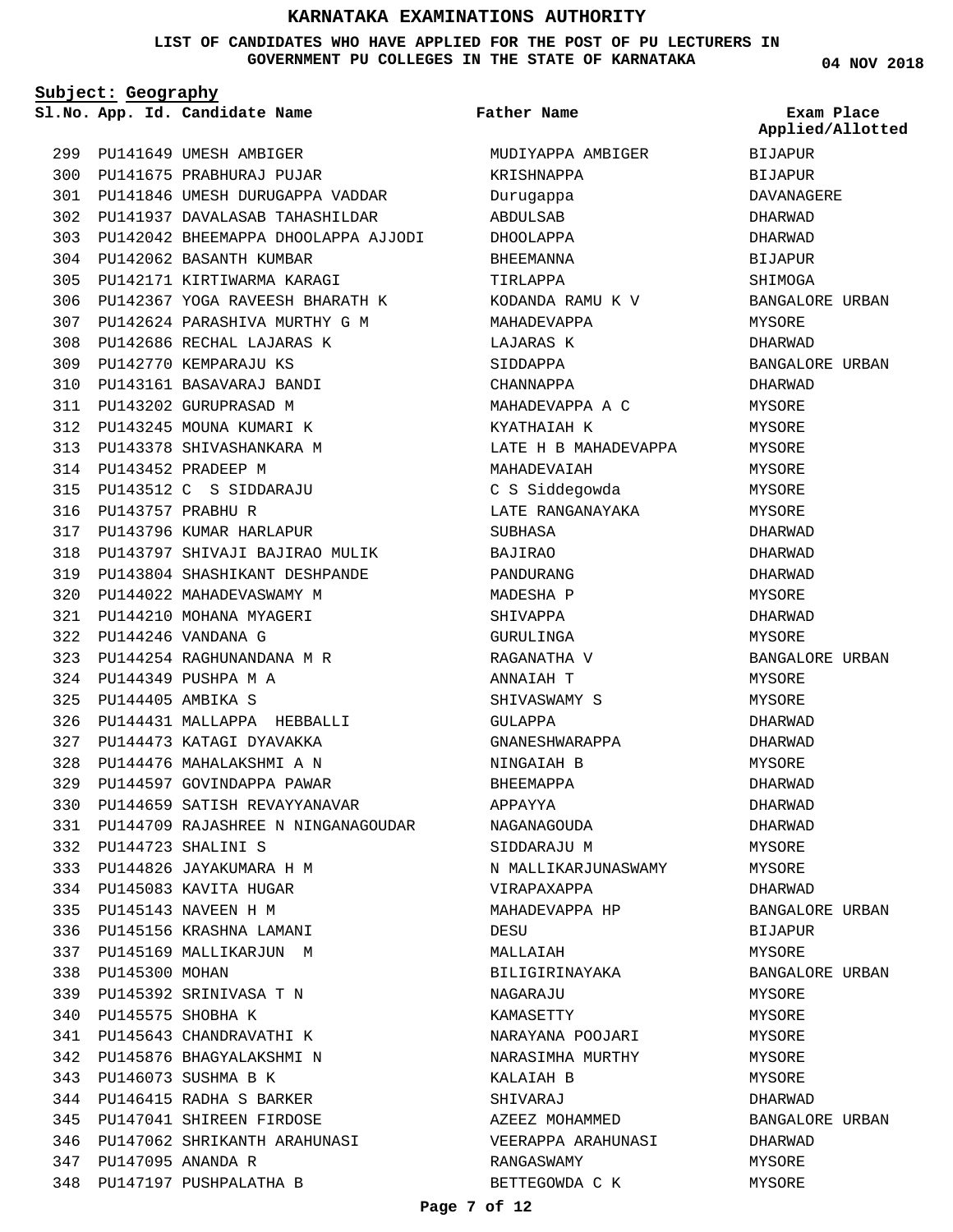**LIST OF CANDIDATES WHO HAVE APPLIED FOR THE POST OF PU LECTURERS IN GOVERNMENT PU COLLEGES IN THE STATE OF KARNATAKA**

**Subject: Geography**

349 PU147227 MUKTHAMBIKA B PU147569 HEMALATHA C S 350 PU147902 VIJAYA S 351 PU147927 S GURUPRASAD 352 PU148104 MANTHESHA M C 353 PU148164 GANGADHARA G 354 PU148276 LAXMI BASAVANNI PANYAGOL 355 PU148450 SHRUTHI M B 356 PU148545 DEEPAK KUMARA 357 PU148613 SHIVAPPA Y S 358 PU148655 KARABASAPPA SARTHI 359 PU148657 HASANASAHEB BADEKHANNAVAR 360 PU149107 RAVIPRASAD R 361 362 PU149113 MARUTI HARIJAN PU149262 GOURAMMA D HALKURKI 363 364 PU149289 MALLIKA PU149635 SHIVAKUMARA SWAMY B N 365 366 PU149983 KRISHNASWAMY H P 367 PU150078 MARY SUNITHA PU150333 PANKAJA S 368 PU150453 CHANDRU K T 369 PU150535 RAVI S 370 371 PU150611 SUNEELKUMAR DODDAMANI PU150704 PARASHIVAMURTHY S 372 PU151027 SWAMY K N 373 PU151120 MAHANTESH RADDERATTI 374 PU151172 JAYAMMA TIMMARADDER 375 PU151221 NAZIYA BEGUM PEERZADE 376 PU151281 H S ABHINANDAN 377 378 PU151395 MONISH M G 379 PU151724 PRASHANT PRABHU PATGAR PU152205 RAMACHANDRA REDDY G B 380 PU152274 SOMASHEKAR M 381 PU152317 PANCHAKSHARI SWAMY H S 382 PU152327 VINOD KUMAR R 383 PU152335 PUNYAVATHI B S 384 PU152348 SHREESHAIL SOLLAPUR 385 386 PU152476 MANJUNATHA N 387 PU152587 PANDITARADHYA G K PU152723 NARAYAN BANDAGAR 388 PU152915 MANJAPPA KURAHATTI PU153024 FAKEERAPPA CHANNAPPAGOUDRA 390 PU153224 SIDARAY BISALNAIK 391 PU153225 JAGADEESHA N 392 PU153994 NAGARAJA T 393 394 PU154068 MAHANTAMMA CHALAGERI PU154326 MAHANTESH SOGALAD 395 396 PU154388 PAVITHRA H N PU154527 MAHIBUB MULLA 397 **App. Id. Candidate Name Sl.No. Exam Place** 389

PU154572 BOREGOWDA M L 398

BASAVARAJU B SHIVAMURTHY C P SIDDAIAH SIDDAPPA CHANDRASHEKHARA SAJJAN GOVINDAIAH BASAVANNI BASAVARAJA M S MANI KUMARA LAT SHIVANNA Y S LAXMAPPA SARTHI MAKTUMSAHEB RANGASWAMY R A DHANAPAL HALKURKI SHIVANNA NAGARAJU K V PUTTASWAMY H M MIKHELAPPA T S SWAMY THIMMAIAH SUBRAHMANYA NAGAPPA SIDDAGANGAIAH S NAGARAJU K V MALLAPPA RADDERATTI BASAVARADDI TIMMARADDER SHABBIR AHMED H R SIDDE GOWDA GOVINDARAJU L PRABHU M PATGAR Basavareddy G B Manchanaika SIDDARAMAIAH B RAJANNA G SHIVANANJEGOWDA GURUPADAPPA NARASAIAH KARABASAYYA KRISHNA NINGAPPA RAMANAGOUD BASAPPA NANJUNDASWAMY S YAGENDRIAH T GURASANGAPPA BASAPPA NARAYANA GOWDA MOULASAHEB **Father Name** BANGALORE URBAN MYSORE MYSORE MYSORE BIJAPUR MYSORE DHARWAD MYSORE **MYSORE** BANGALORE URBAN DAVANAGERE DHARWAD MYSORE DHARWAD BANGALORE URBAN MYSORE MYSORE **MYSORE** SHIMOGA MYSORE MYSORE MYSORE SHIMOGA BANGALORE URBAN MYSORE DHARWAD DHARWAD DHARWAD MYSORE MYSORE DHARWAD DHARWAD MYSORE MYSORE BANGALORE URBAN MYSORE DHARWAD BANGALORE URBAN DAVANAGERE BIJAPUR DHARWAD DHARWAD BIJAPUR MYSORE DHARWAD DHARWAD DHARWAD MYSORE BIJAPUR BANGALORE URBAN **Applied/Allotted**

LINGAPPA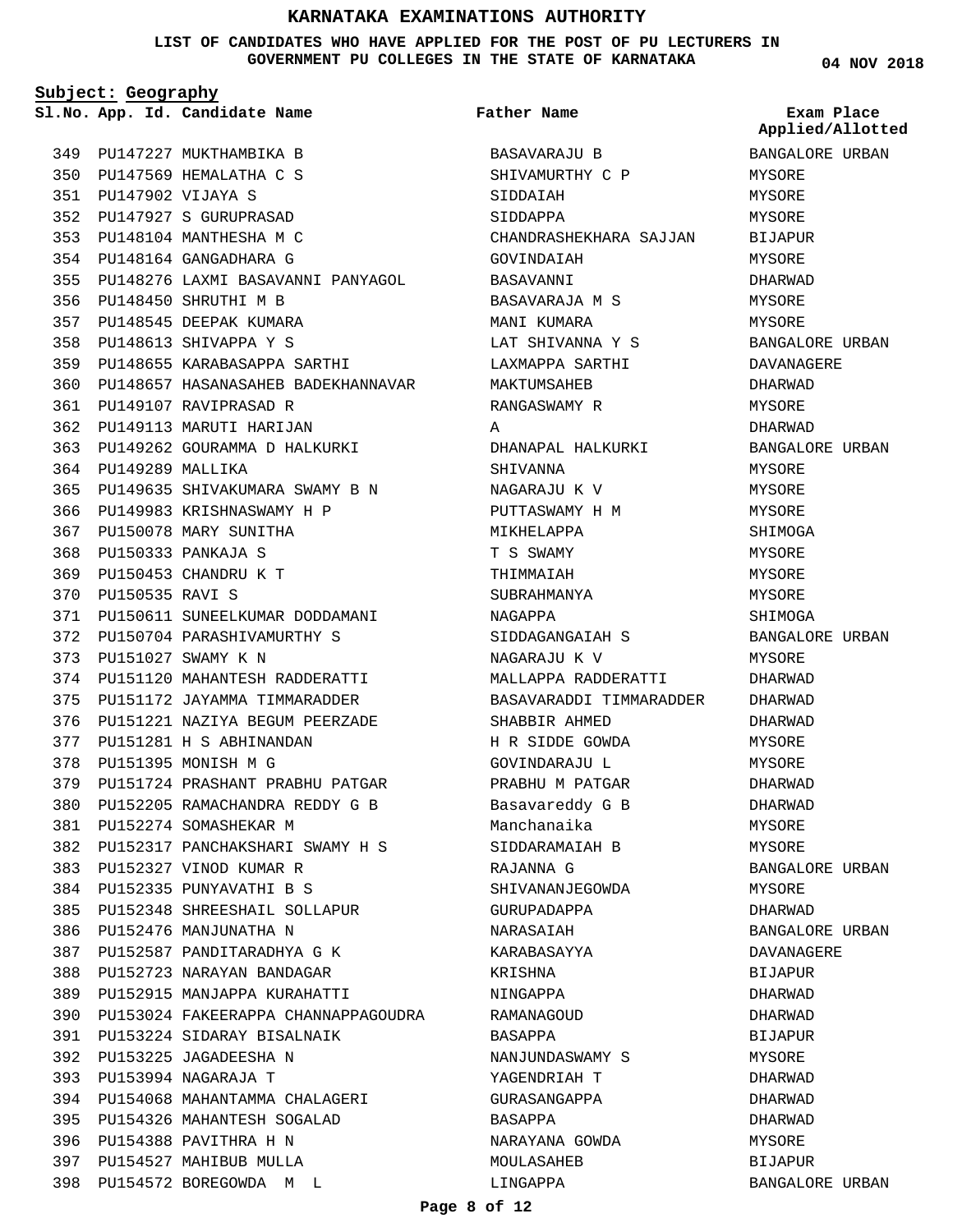**LIST OF CANDIDATES WHO HAVE APPLIED FOR THE POST OF PU LECTURERS IN GOVERNMENT PU COLLEGES IN THE STATE OF KARNATAKA**

**Subject: Geography**

**App. Id. Candidate Name Sl.No. Exam Place**

PU154711 SHANKRAPPA 400

PU155264 ARUNDATHI K 403

405 PU155420 HOASALAIAHHC PU155498 PRADEEP NAYAK 406

PU156003 CHANNAPPA H P 408 PU156117 IRAPPA AGASHIMANI 409

PU156616 GEETA CHAKARI 412 PU156796 NAGARATHNA A Y 413 PU156824 YOGANANDA T P 414

PU158131 POORNIMA K NAIK 417

PU158955 SAHANA H S 418 419 PU159059 MANUNAYAKA S

PU160710 RAJANNA K C 428 PU160743 THASEEN M 429 PU161382 SURESH BABU A 430 PU161503 MANIKANTA 431 PU161670 SAGAR V S 432

PU161958 REKHA H V 435

PU161854 TYAGARAJ YALIWAL 433 PU161890 SOWMYASHREE U S 434

PU161998 SHASHIKIRANA B K 436 PU162323 SHIVA KUMAR S P 437 PU162380 SHUBHAKIRAN 438 PU162678 PUTTARAJU M 439 PU162809 VINAYAK MANTUR 440 PU163204 MANJAPPA TALAWAR 441

PU163297 LAXMYKANTH BUDDANAVAR 442

PU163347 MALLIKARJUNA K 443 PU163450 PRIYAMANI S 444

446 PU163527 BOREGOWDA MP

PU163524 CHETHAN KUMAR H J 445

PU163751 HASANASAB KILLEDAR 447 PU163816 PRBHURAJ PUJAR 448

PU157680 WAGHE ANJALI MUKTARAM 415

PU159499 SAVITA MUDAKAPPAGOL 420 PU159904 SUNITHARANI V D 421 PU159923 KANEEZ FATHIMA 422 PU159953 NAGARAJA H P 423 PU160128 BHRAMARAMBHA S 424 PU160242 NAGARATHNA B 425 426 PU160664 SHIVAKUMAR K PU160703 VEDAMURTHY H P 427

PU156185 ASHOKA S 410 PU156246 RAJESH 411

399 PU154659 MURALIDHARA P R

PU154914 ASHWINI HIREMATH 401 PU155164 IRAPPA AGASHIMANI 402

PU155350 YADAVARAJ GAJIYAVAR 404

**Father Name**

PU155927 CHANDRASHEKHARA YADACHER 407 416 PU158020 GURULING GIREPPA LAMANI RANGASWAMY H R ARJUNAPPA SANGAMESH SHIVAPPA KALAIAH PARASHURAM Chaluvaiah GEMAPPA NAGAPPA PAPANNA SHIVAPPA shivananda PUTTAIAH CHANNABASAPPA YOGAPPA A B PARAMESHWARAIAH MUKTARAM GIREPPA KASHINATHA SWAMY M B SHEKARA YALLAPPA DASAPPA V M GOUSE MOHADHEEN PUTTAPPA H SUNDARAPPA B BASAVAIAH B KUNNAMALLAIAH LATE PUTTANARASAIAH CHALUVAPPA MOHAMMED PEER Anjinappa **BASAVARAJU** Shivanna RUDRAPPA YALIWAL SHANKAREGOWDA K T D VENKATESH KALAIAH Puttasiddanayaka S MARIDYAMANNA NAIK MALIYAIAH LAXMAPPA HUCHCHAPPA YALLAPPA kariyappa SHANTHAPPA K G JAYARAME GOWDA H S PARAMESHWARIHA IMAMASAB KRISHNAPPA

| Exam Place<br>Applied/Allotted |       |
|--------------------------------|-------|
| BANGALORE URBAN                |       |
| BIJAPUR                        |       |
| DAVANAGERE                     |       |
| DHARWAD                        |       |
| MYSORE                         |       |
| DHARWAD                        |       |
| BANGALORE URBAN                |       |
| DHARWAD                        |       |
| SHIMOGA                        |       |
| BANGALORE URBAN                |       |
| BIJAPUR                        |       |
| BANGALORE URBAN                |       |
| BANGALORE URBAN                |       |
| DHARWAD                        |       |
| MYSORE                         |       |
| BANGALORE URBAN                |       |
| GULBARGA                       |       |
| DHARWAD                        |       |
| BIJAPUR                        |       |
| MYSORE                         |       |
| SHIMOGA                        |       |
| DHARWAD                        |       |
| MYSORE                         |       |
| MYSORE                         |       |
| SHIMOGA                        |       |
| MYSORE                         |       |
| MYSORE                         |       |
| MYSORE                         |       |
| BANGALORE URBAN                |       |
| BANGALORE                      | URBAN |
| MYSORE                         |       |
| <b>BANGALORE URBAN</b>         |       |
| MYSORE                         |       |
| MYSORE                         |       |
| DAVANAGERE                     |       |
| BANGALORE URBAN                |       |
| MYSORE                         |       |
| MYSORE                         |       |
| <b>BANGALORE URBAN</b>         |       |
| DHARWAD                        |       |
| MYSORE                         |       |
| BIJAPUR                        |       |
| SHIMOGA                        |       |
| DHARWAD                        |       |
| BANGALORE URBAN                |       |
| MYSORE                         |       |
| MYSORE                         |       |
| BANGALORE URBAN                |       |
| DHARWAD                        |       |
| <b>BIJAPUR</b>                 |       |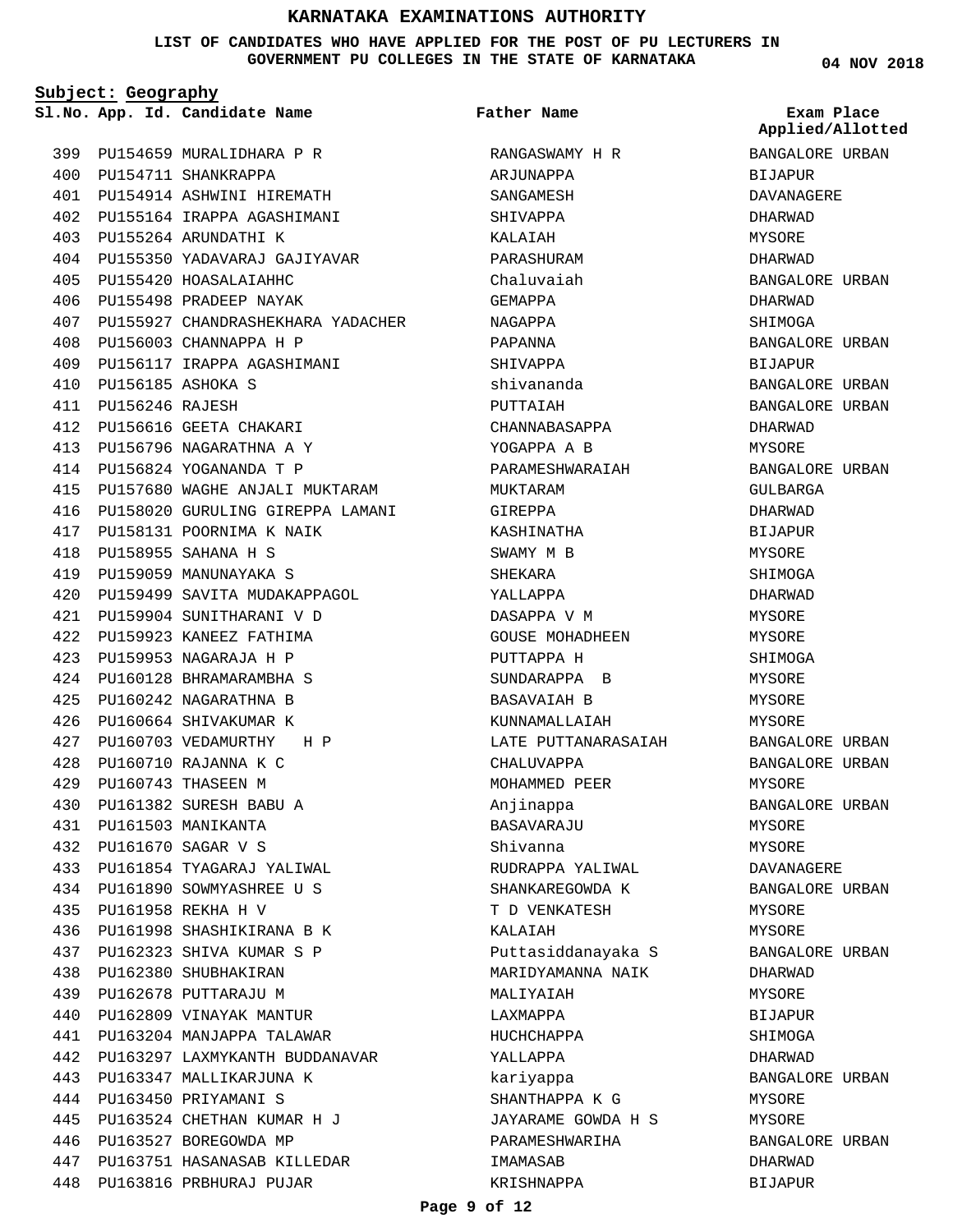### **LIST OF CANDIDATES WHO HAVE APPLIED FOR THE POST OF PU LECTURERS IN GOVERNMENT PU COLLEGES IN THE STATE OF KARNATAKA**

**Subject: Geography**

**Father Name**

|     |                  | Sl.No. App. Id. Candidate Name                              | Father Name       | Exam Place<br>Applied/Allotted |
|-----|------------------|-------------------------------------------------------------|-------------------|--------------------------------|
|     |                  | 449 PU163919 SHASHIKALA HANDE                               | <b>GUNDURAO</b>   | DHARWAD                        |
|     |                  | 450 PU164027 PRABHURAJ PUJAR                                | KRISHNAPPA        | BANGALORE URBAN                |
|     |                  | 451 PU200220 MUTHARAJ D                                     | DUNDAIAH          | BANGALORE URBAN                |
|     |                  | 452 PU200626 SANGEETA MAGI                                  | SADANANDA         | BIJAPUR                        |
| 453 |                  | PU200682 SANTOSH MUTTAGI                                    | SANNAGOUDA        | SHIMOGA                        |
| 454 |                  | PU200791 NANDINI K                                          | KALEGOWDA N       | MYSORE                         |
| 455 |                  | PU200811 LOKESH H M                                         | MADAIAH           | MYSORE                         |
| 456 |                  | PU200838 KESHAV TALAKERI                                    | NIRMALA TALAKERI  | DHARWAD                        |
| 457 |                  | PU200961 NAVEENKUMAR DODMANI                                | SHANTAPPA         | DHARWAD                        |
| 458 |                  | PU201075 SHARANAPPA                                         | YALLAPPA BANDIHAL | BANGALORE URBAN                |
|     |                  | 459 PU201275 PRAMI M G                                      | GOVINDA M N       | MYSORE                         |
| 460 |                  | PU201384 ASHRAYA A B C                                      | SIDDEGOWDA B C    | MYSORE                         |
| 461 | PU201634 VEERESH |                                                             | AYYAPPAYYA        | DHARWAD                        |
| 462 |                  | PU201648 MALLIKARJUNA HANAMAPPA NAIKAR     HANAMAPPA NAIKAR |                   | DHARWAD                        |
| 463 |                  | PU201813 ANIL GUMGOL                                        | Gangadhar         | DHARWAD                        |
|     |                  | 464 PU202112 MALLESHA V M                                   | MAHADEVAIAH       | MYSORE                         |
| 465 |                  | PU202123 MAHADEVA A                                         | APPAJAIAH         | MYSORE                         |
| 466 |                  | PU202214 KUMAR KARIYAJJI                                    | PARASHURAMAPPA    | DAVANAGERE                     |
| 467 |                  | PU202551 SUKUMAR KOKATNUR                                   | ADAPPA            | DHARWAD                        |
|     |                  | 468 PU202645 KUMARA K M                                     | MOOPA             | MYSORE                         |
|     |                  | 469 PU202681 SUNIL ARJUN INJAGANARI ARJUN INJAGANARI        |                   | DHARWAD                        |
| 470 |                  | PU202853 VIDYASHREE C S                                     | SHIVANANJAPPA     | MYSORE                         |
| 471 |                  | PU202883 SANDHYAMBA R                                       | RAJU N            | MYSORE                         |
| 472 |                  | PU202954 RAJESHWARI DUGGI                                   | LATE KALABASAPPA  | BIJAPUR                        |
| 473 |                  | PU202963 PRAKASH SULEBHAVI                                  | ASHOK             | DHARWAD                        |
|     |                  | 474 PU203017 MAHESHA T B                                    | BASAVARAJU T M    | MYSORE                         |
| 475 |                  | PU203337 MALLAPPA CHILAPUR                                  | HANAMANT          | BIJAPUR                        |
| 476 |                  | PU203514 RESHMA H R                                         | RAJEGOWDA         | MYSORE                         |
| 477 |                  | PU203836 HINDU P M                                          | MEDAPPA P M       | MYSORE                         |
| 478 |                  | PU205029 GOPALAPPA LAMANI                                   | RAMAPPA           | DAVANAGERE                     |
| 479 |                  | PU205729 SACHIN SHASHIPAL DHALE                             | SHASHIPAL         | DHARWAD                        |
|     |                  | 480 PU205734 LAKSHMI DEVI T C                               | SINGRAIAH         | BANGALORE URBAN                |
| 481 |                  | PU205814 SHIVANAND MADAR                                    | NINGAPPA          | DHARWAD                        |
|     |                  | 482 PU206041 GIRISH CHAVADAPPANAVAR                         | ADIVEPPA          | DHARWAD                        |
| 483 |                  | PU206303 RASHMI P R                                         | RANGAPPA P B      | BANGALORE URBAN                |
|     |                  | 484 PU206466 SIDLINGESHWAR                                  | MUTTAPPA          | DHARWAD                        |
| 485 |                  | PU206686 NAGARAJAMURTHY C M                                 | MARIMADAIAH       | BANGALORE URBAN                |
| 486 |                  | PU206798 RANGASWAMY S                                       | SRINIVASA NAYAKA  | MYSORE                         |
| 487 |                  | PU207180 SUNIL KAMBLE                                       | TATOBA            | DHARWAD                        |
|     |                  | 488 PU207197 GANESH MUTTALLI                                | MAHARUDRAPPA      | DHARWAD                        |
|     |                  | 489 PU207243 GOWTHAMI B                                     | BALAKRISHNA N     | MYSORE                         |
| 490 |                  | PU207264 YOGANARASIMHAMURTHY                                | Huchappa          | BANGALORE URBAN                |
| 491 |                  | PU207375 KRISHNA S J                                        | JAYARAMU          | BANGALORE URBAN                |
| 492 |                  | PU207943 SANTHOSHKUMAR                                      | KRISHNASHETTY     | MYSORE                         |
| 493 |                  | PU208072 SIDDARAJU M                                        | MAHADEVAMMA       | MYSORE                         |
| 494 |                  | PU208804 KEMPEEREGOWDA H                                    | HUCHCHEGOWDA      | MYSORE                         |
| 495 |                  | PU208891 GEETA M BARKI                                      | MALLESHAPPA       | DHARWAD                        |
|     |                  | 496 PU208907 RAMANNA SHETTENNAVAR                           | FHAKKEERAPPA      | DHARWAD                        |
| 497 |                  | PU208930 RAMESH BADANUR                                     | GOVINDAPPA        | DHARWAD                        |
| 498 |                  | PU208966 MALLIKARJUNA M S                                   | SIDDAPPA M        | DAVANAGERE                     |
|     |                  |                                                             |                   |                                |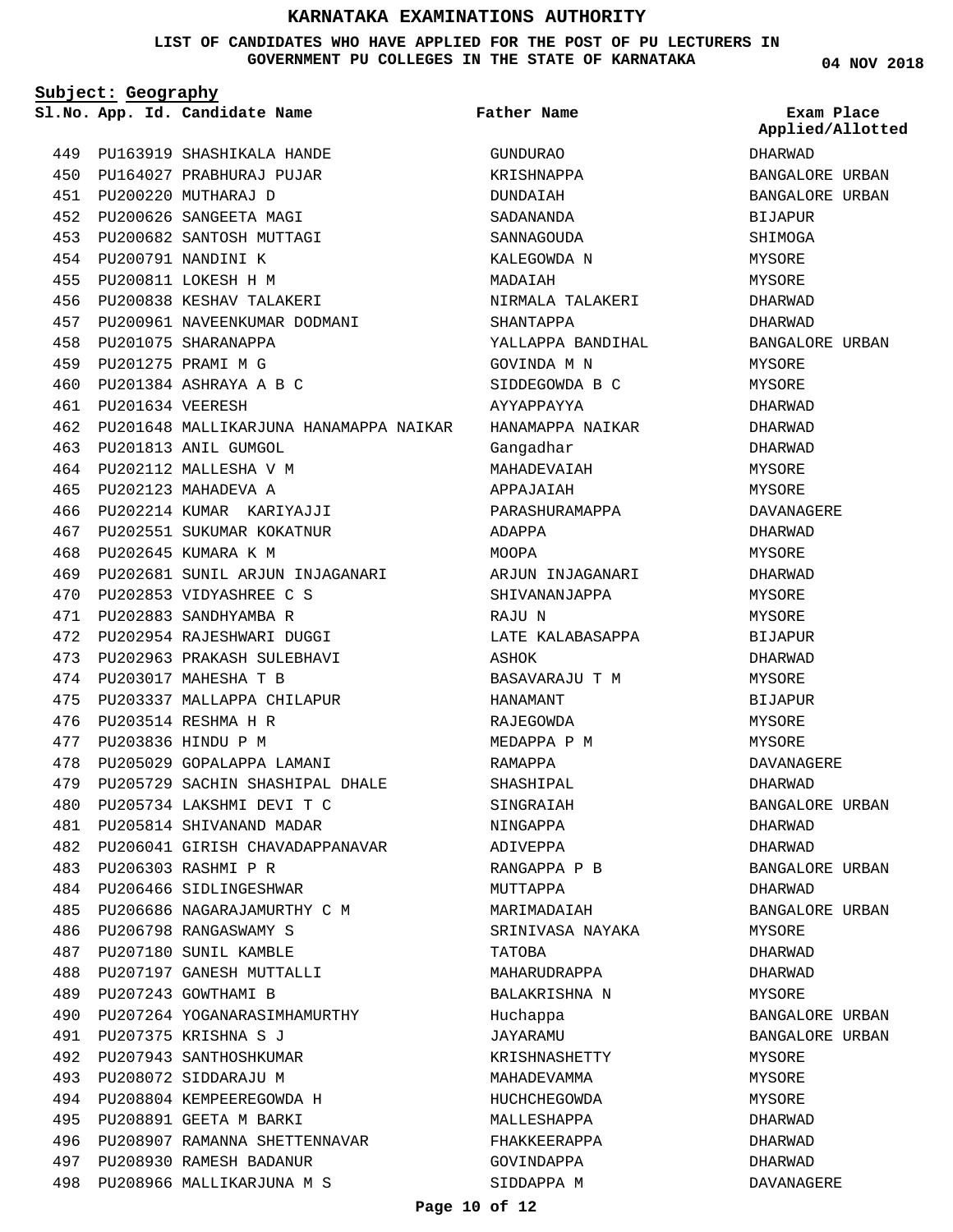**LIST OF CANDIDATES WHO HAVE APPLIED FOR THE POST OF PU LECTURERS IN GOVERNMENT PU COLLEGES IN THE STATE OF KARNATAKA**

**Subject: Geography**

**App. Id. Candidate Name Sl.No. Exam Place Father Name**

**Applied/Allotted**

**04 NOV 2018**

|     |                     | 499 PU209002 KAVITHA B C                                      |
|-----|---------------------|---------------------------------------------------------------|
| 500 |                     | PU209097 SREEKANTAPPA B                                       |
| 501 |                     | PU209221 SOWMYA T M                                           |
|     |                     | 502 PU209354 MADAPPASWAMY                                     |
|     |                     | 503 PU209376 CHAITRA K                                        |
| 504 |                     | PU209598 SUMITRA KODLI                                        |
|     |                     | 505 PU209734 PREETHU H R                                      |
|     |                     | 506 PU209771 D M GOPALA                                       |
|     |                     | 507 PU209798 NAGARAJA S                                       |
| 508 |                     | PU209854 RAVI MANNODDAR                                       |
| 509 |                     | PU209873 PRAKASH HULLUR                                       |
|     |                     | 510 PU210241 SHRUTHI M B                                      |
|     |                     | 511 PU210393 RAMYA H P                                        |
|     |                     | 512 PU210409 SHILPA H K                                       |
|     |                     | 513 PU210443 MAHADEVI SHIVAPURTEPPA MORABAD                   |
|     |                     | 514 PU210750 MANJULA C M                                      |
|     |                     | 515 PU210758 NAVEENKUMAR G S                                  |
| 516 | PU210783 KUSUMA J   |                                                               |
| 517 |                     | PU211141 SHREEJA T L                                          |
|     |                     | 518 PU211716 PRATHIMA S R                                     |
|     |                     | 519 PU211762 HAMSARANI M                                      |
|     |                     | 520 PU212429 ANUPAMA GANGADHAR MELED                          |
|     |                     | 521 PU212546 NETHRAVATHI A V                                  |
|     |                     | 522 PU212735 SANTOSHI HALLUR                                  |
|     |                     | 523 PU212753 IBRAHIM M                                        |
| 524 | PU212916 DEEPA M    |                                                               |
| 525 |                     | PU213139 ASHOK BETSUR                                         |
|     |                     | 526 PU213207 MAHAMMADSAHEB BADEMIYA                           |
|     |                     | 527 PU213264 SHREESAILA MATHAPATI                             |
| 528 |                     | PU213332 VENKATESHA V                                         |
|     |                     | 529 PU213401 MOHAN KUMAR D P                                  |
|     |                     | 530 PU213442 KRASHNA LAMANI                                   |
|     |                     | 531 PU213882 PRADEEPA D B                                     |
|     |                     |                                                               |
|     |                     | 532 PU214059 NAGESHA C S                                      |
|     |                     | 533 PU214315 BASAVARAJ VENKATAPUR<br>534 PU214320 RADHAMANI S |
|     |                     | 535 PU214366 VITTALAPPA SANNADYAVANNAVAR                      |
|     |                     |                                                               |
| 536 |                     | PU214462 MANJULA S M                                          |
|     |                     | 537 PU214767 BHIMARAY MADAR                                   |
|     |                     | 538 PU214771 DEVARAJA C V                                     |
|     | 539 PU214825 ASHA S |                                                               |
|     |                     | 540 PU215019 MAHADEVASWAMY K G                                |
|     |                     | 541 PU215152 CHANDRAJA C                                      |
|     |                     | 542 PU215171 JYOTHI N                                         |
|     |                     | 543 PU215199 NANDEESHA S                                      |
| 544 |                     | PU215455 SIDDAGANGAIAH                                        |
|     |                     | 545 PU215764 SATHISH KUMAR K                                  |
|     |                     | 546 PU215824 LACHYANAIK L                                     |
|     |                     | 547 PU215866 GOVINDARAJU T                                    |
|     |                     | 548 PU216122 ANIL KUMAR A S                                   |

CHIKKANARASAIAH BASAPPA MAHADEVAIAH guruswamy LATE KAPPANNA GURAPPA RATHNAKARA MUNIVENKATAIAH EERAPPA SHIVAPPA SHARANAPPA BASAVARAJA M S PRAKASHA KRISHNAIAH H C SHIVAMURTEPPA CHANDRASHEKAR B M SHEKHAR JAYARAME GOWDA LAKSHMAN T K RANGASWAMY S S MALLAPPA D GANGADHAR MELED VENKATASUBBEGOWDA R SANGAPPA ABDUL RAHMAN MAHADEVA BASAVARAJ ANWARMIYA CHANDRASHEKHARAYYA VENKATAPPA PUTTIRAIAH BESU BASAVARAJAPPA T SINGRAIAH C S VEERAPPA SIDDARAJU YALLAPPA MAHADEVAIAH S HANAMANT MADAR LATE VENKATESH SHIVANNA P GURUSWAMAPPA CHELUVAIAH NANJAIAH SHIVABASAPPA GANGANARASAIAH KRISHNASHETTY K K DHENYA NAIK L THIMMARAYAPPA SUBBANNA

BANGALORE URBAN MYSORE BANGALORE URBAN BANGALORE URBAN MYSORE DHARWAD MYSORE BANGALORE URBAN BANGALORE URBAN DHARWAD DHARWAD MYSORE MYSORE BANGALORE URBAN DHARWAD MYSORE MYSORE MYSORE MYSORE BANGALORE URBAN MYSORE DHARWAD MYSORE BIJAPUR MYSORE MYSORE DHARWAD DHARWAD BIJAPUR MYSORE MYSORE BIJAPUR BANGALORE URBAN MYSORE DHARWAD MYSORE BANGALORE URBAN MYSORE BIJAPUR BANGALORE URBAN MYSORE MYSORE BANGALORE URBAN MYSORE MYSORE BANGALORE URBAN BANGALORE URBAN DAVANAGERE BANGALORE URBAN MYSORE